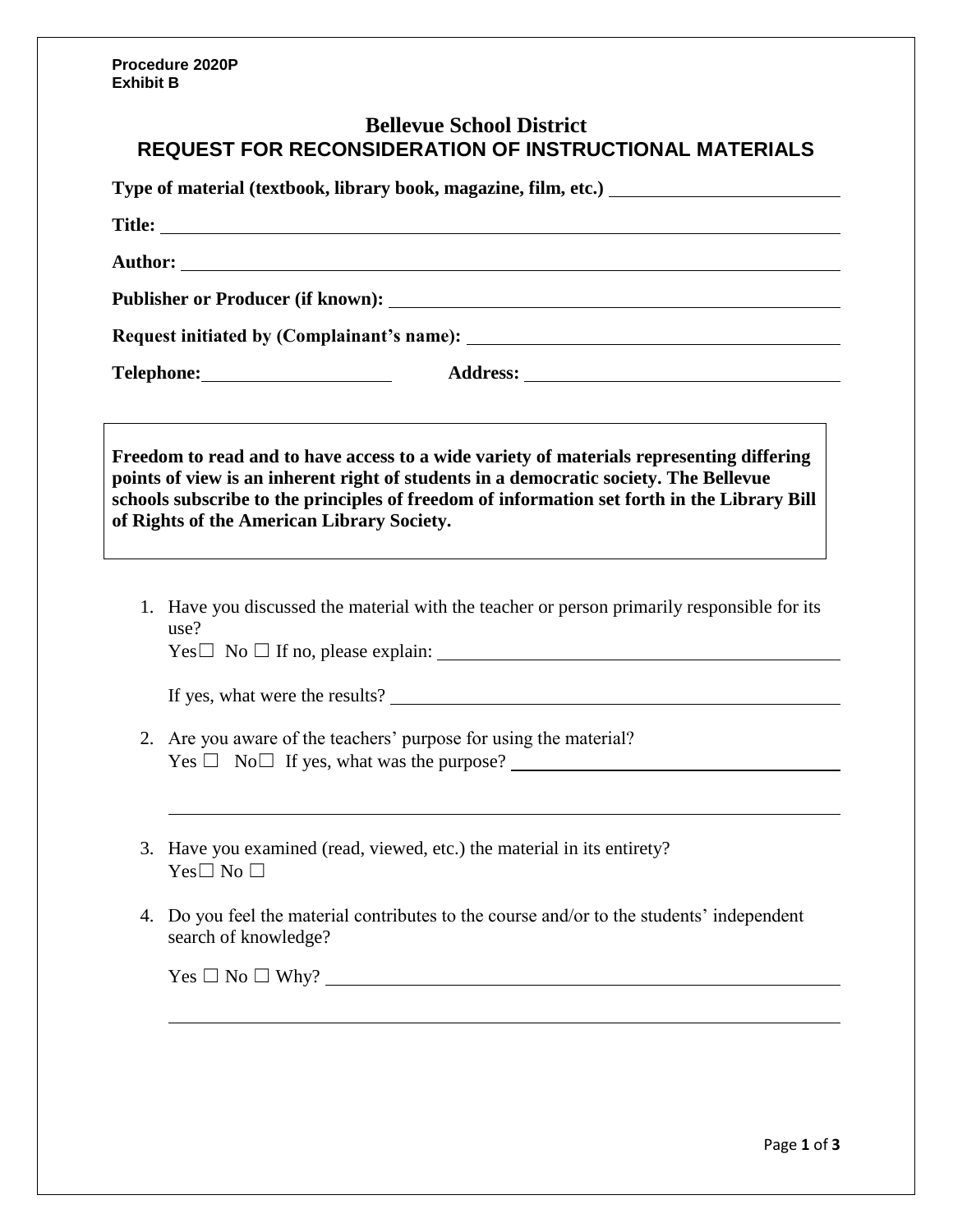## **Procedure 2020P Exhibit B**

5. Do you feel the materials are suitable to the reading level, intellectual and social maturity, and interest of the student users?

 $Yes \Box No \Box Why?$ 

- 6. Do you feel the material presents objectively the concerns and recognizes the contributions, current and historical, of the sexes and various religious, ethnic, cultural and age groups? Yes ☐ No ☐ Why?
- 7. Do you feel the material contributes to the students' growing understanding of their own culture?  $Yes \Box No \Box Why?$
- 8. Why do you feel the material is inappropriate? (Please be specific, cite pages when possible. Use a separate page if necessary.)

- 9. What do you feel may be the result of student using this material?
- 10. What do you believe to be the theme or purpose of the writer (filmmaker, etc.)?
- 11. What other material of equal literary quality would you recommend to convey the same perspective and instructional purpose?
- 12. What action would you like the district to consider?
	- $\Box$  Do not make assignments of the material for my child
	- $\Box$  Remove from required reading list
	- $\Box$  Seek supplementary materials to overcome weaknesses in this material